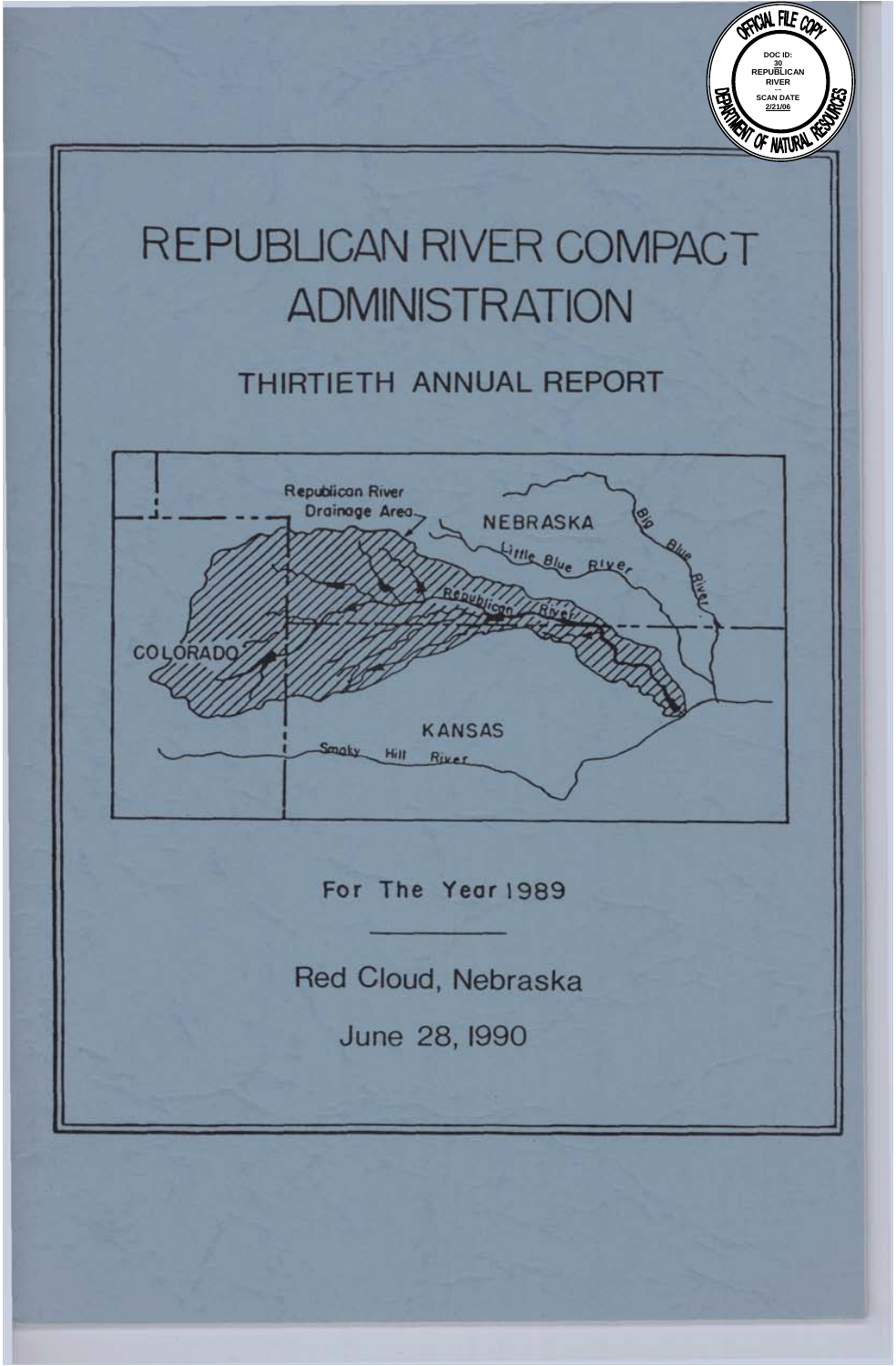

# THIRTIETH **ANNUAL** REPORT



Red Cloud, Nebraska

June 28, 1990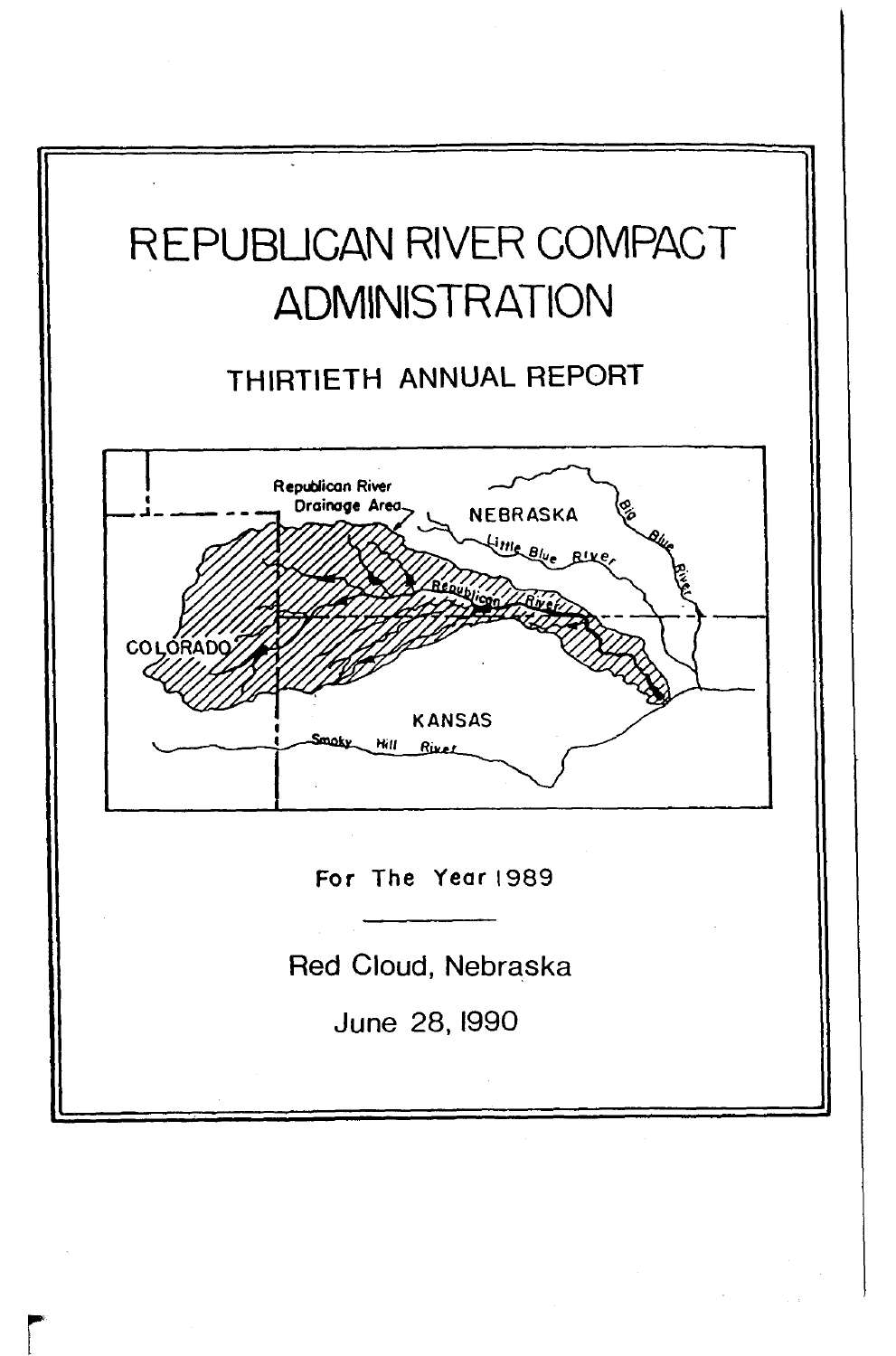## **TABLE OF CONTENTS**

| Minutes of Thirty-first Annual Meeting 2           |  |  |  |  |  |  |
|----------------------------------------------------|--|--|--|--|--|--|
|                                                    |  |  |  |  |  |  |
| Computed Virgin Water Supply, 1989 Water Year 17   |  |  |  |  |  |  |
| Computed Consumptive Water Use, 1989 Water Year 18 |  |  |  |  |  |  |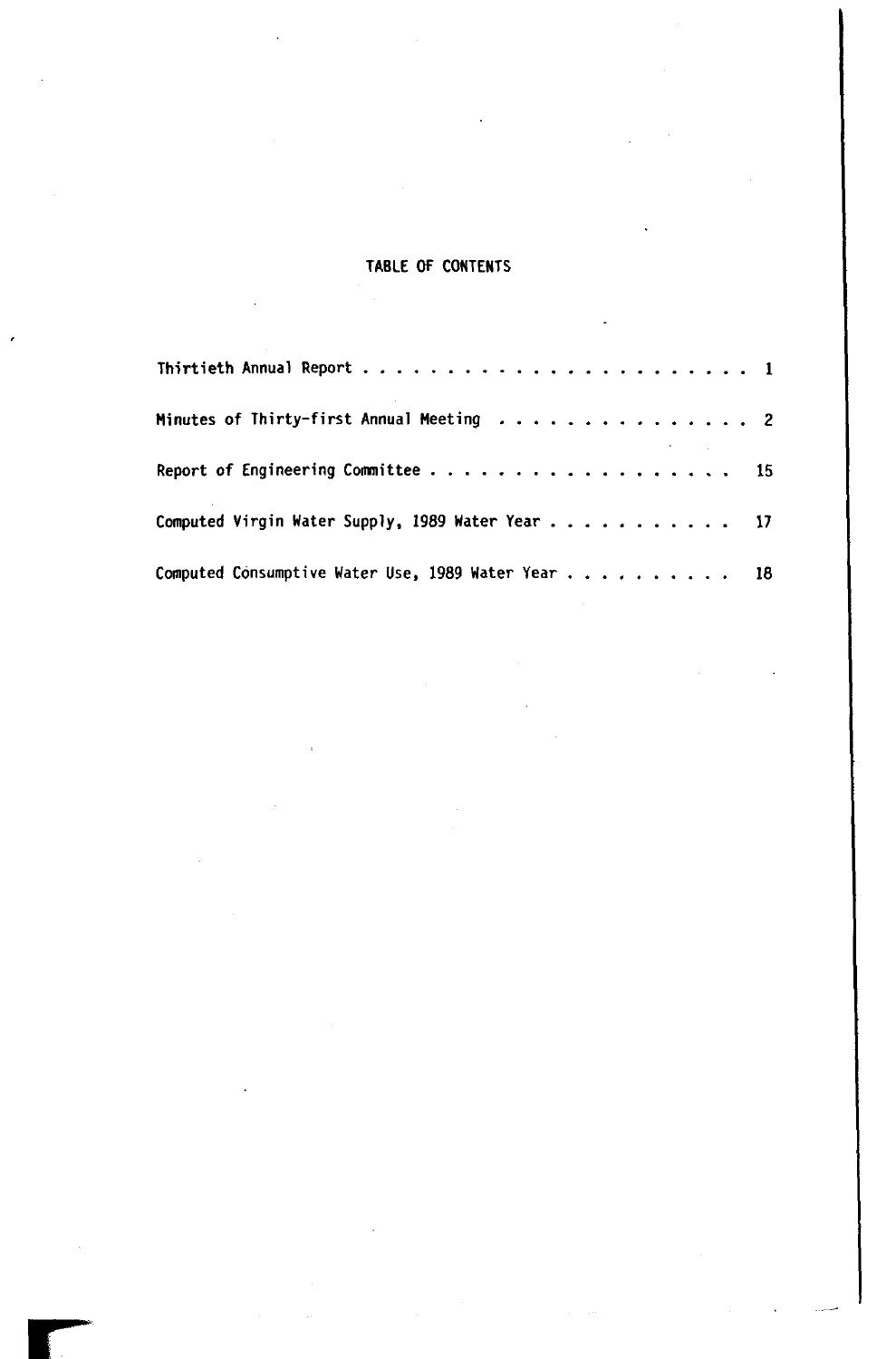#### THIRTIETH ANNUAL REPORT

ł

#### REPUBLICAN RIVER COMPACT ADMINISTRATION

In conformity with the Rules and Regulations of the Republican River Compact Administration, the Thirtieth Annual Report is submitted as follows:

- 1. Pursuant to Rule 12, as amended, this report covers the period from July 21, 1989, to June 28, 1990.
- 2. Members of the Republican River Compact Administration are the officials of each of the states who are charged with the duty of administering the public water supplies, and are as follows:

Jeris A. Danielson, State Engineer, Colorado

J. Michael Jess, Director, Department of Water Resources, Nebraska

David L. Pope, Chief Engineer-Director, Division of Water Resources, State Board of Agriculture, Kansas

- The Thirty-first Annual Meeting of the Administration was held on<br>June 28, 1990, at Red Cloud, Nebraska. The minutes of the meeting<br>are included in this report. **3.**
- 4. During the period covered by this report, one meeting of the Engineering Committee was held. A report from that Committee together with summary tabulations of the computed annual water supply and consumptive use for the 1989 water year in the Republican River Basin were presented and accepted by the Administration and are included in this report.
- Reports were received from the Bureau of Reclamation on operation and administration of their projects in the basin of the Republican River and by the **U.** *S.* Geological Survey on their gaging stations in the same basin. **5.**
- 6. By consensus, J. Michael Jess, Nebraska member of the Administration, served as Chairman from July 1990 to July 1991.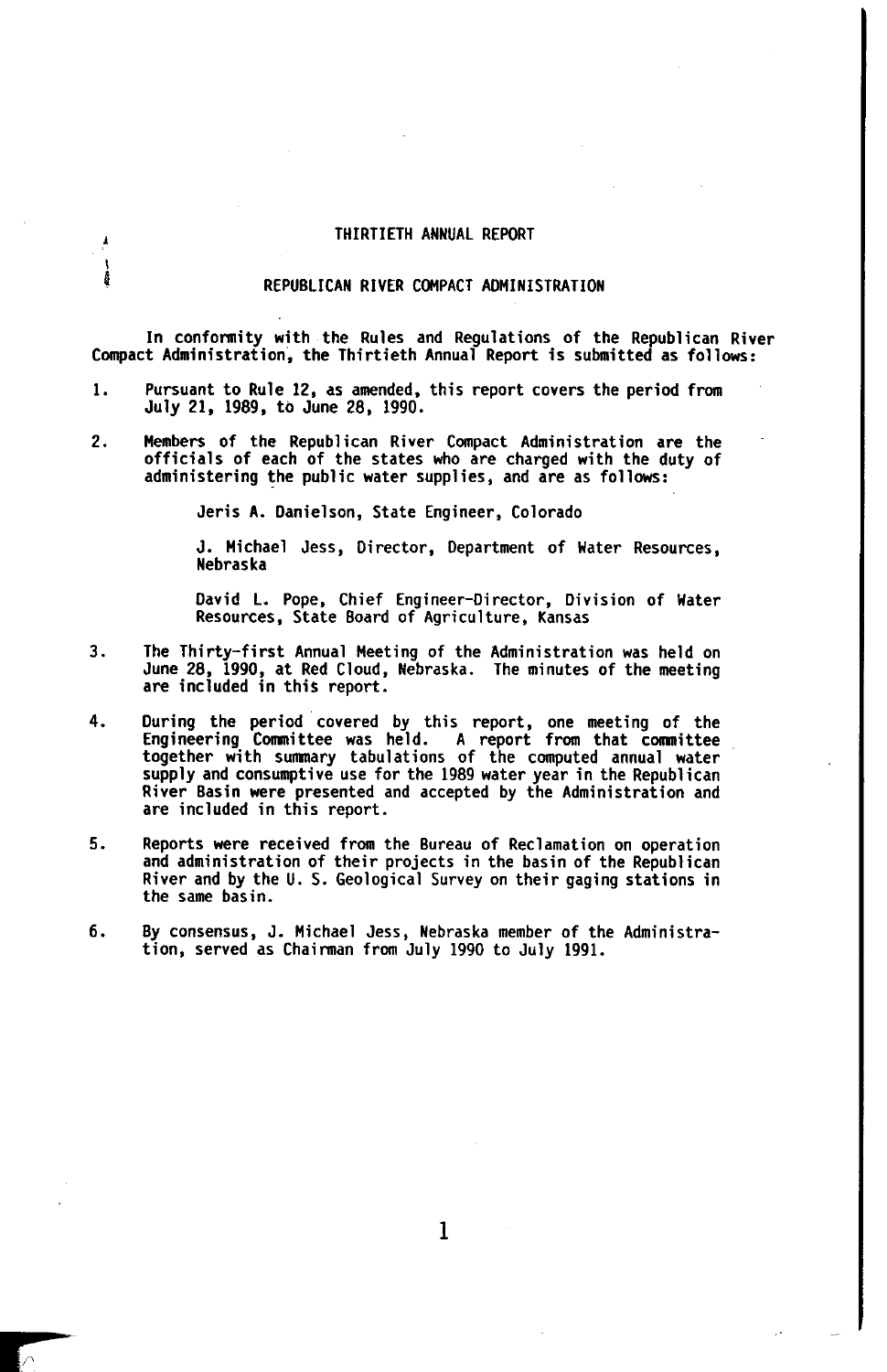#### MINUTES 31st ANNUAL MEETING REPUBLICAN RIVER COMPACT ADMINISTRATION

The meeting was called to order by Chairman **J.** Michael Jess at 9:15 a.m. on June 28, 1990, in the Driver's Examination **Room** of the Webster County Courthouse in Red Cloud, Nebraska. Those in attendance were:

| Name               | Agency                     | Location               |  |  |  |  |  |  |
|--------------------|----------------------------|------------------------|--|--|--|--|--|--|
| J. Michael Jess    | Nebraska Commissioner      | Lincoln, Nebraska      |  |  |  |  |  |  |
| David L. Pope      | Kansas Commissioner        | Topeka, Kansas         |  |  |  |  |  |  |
| Robert Bishop      | Engineer Advisor           | Lincoln, Nebraska      |  |  |  |  |  |  |
| Gerald Hilmes      | Engineer Advisor           | Topeka, Kansas         |  |  |  |  |  |  |
| Hal D. Simpson     | Engineer Advisor           | Denver, Colorado       |  |  |  |  |  |  |
| Leland E. Rolfs    | Div. of Water Resources    | Topeka. Kansas         |  |  |  |  |  |  |
| Scott E. Ross      | Div. of Water Resources    | Topeka, Kansas         |  |  |  |  |  |  |
| James Bagley       | Div. of Water Resources    | Topeka, Kansas         |  |  |  |  |  |  |
| Russell Oaklund    | Dept. of Water Resources   | Cambridge, Nebraska    |  |  |  |  |  |  |
| Ann Bleed          | Dept. of Water Resources   | Lincoln, Nebraska      |  |  |  |  |  |  |
| Mary Lonowski      | Dept. of Water Resources   | Lincoln, Nebraska      |  |  |  |  |  |  |
| Keith VanderHorst  | State Engineer's Office    | Denver, Colorado       |  |  |  |  |  |  |
| Alan Berryman      | Div. of Water Resources    | Greeley, Colorado      |  |  |  |  |  |  |
| Bob Kutz           | U.S. Bureau of Reclamation | Grand Island, Nebraska |  |  |  |  |  |  |
| Dennis E. Allacher | U.S. Bureau of Reclamation | McCook, Nebraska       |  |  |  |  |  |  |
| Glenn Engel        | U.S. Geological Survey     | Lincoln, Nebraska      |  |  |  |  |  |  |
| Wayne Heathers     | Middle Republican NRD      | Curtis, Nebraska       |  |  |  |  |  |  |
| Paul E. Pritts     | Bostwick Irrigation Dist.  | Red Cloud, Nebraska    |  |  |  |  |  |  |
| Robert Pore        | McCook Daily Gazette       | McCook, Nebraska       |  |  |  |  |  |  |

Chairman Jess asked for introductions of persons in attendance.

### Approval of Minutes

Chairman Jess noted that minutes of the 30th Annual Meeting had been distributed, reviewed and signed by all Commissioners and asked for corrections or additions. Commissioner Pope noted the proposal submitted by Kansas at that meeting was too lengthy to include in the published minutes but asked if it was mentioned in the record. He was assured it was. No motion was made.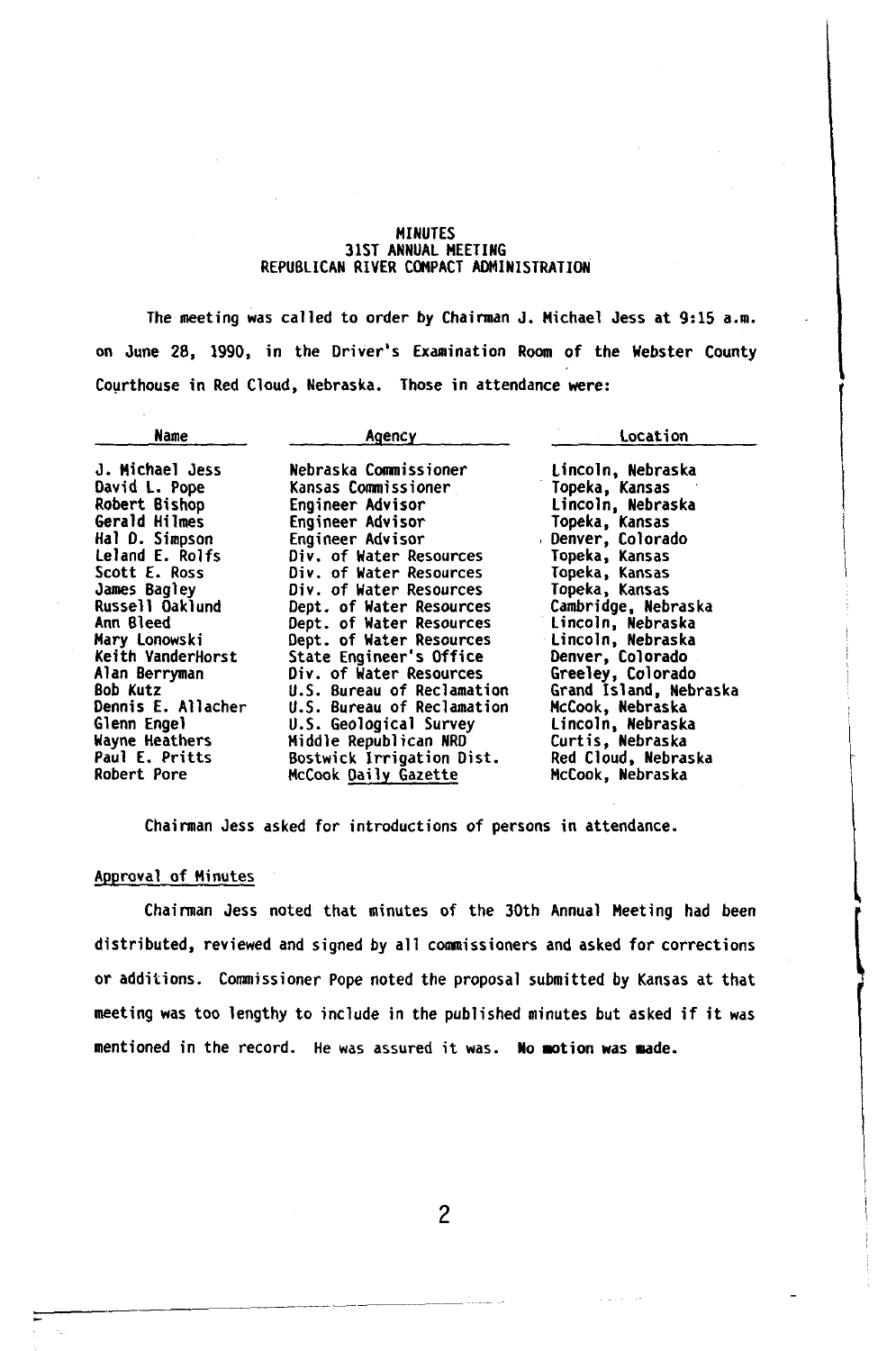### Report of the Chairman

Jess reported on the one ground water control area located in Nebraska counties of Chase, Perkins and Dundy. This control area, in existence since 1978, contains approximately 2,500 wells---most tapping the Ogallala Aquifer. The control area is managed by the Upper Republican Natural Resources District. Modifications to the rules and regulations were made in the past year but dealt mainly with procedural items and did not significantly impact control area activity. An average withdrawal of 14 inches per year per well is still allowed for irrigation within the area.

Jess noted no significant legislation during the past legislative session which impacted water resources in general **or** water interests in the Republican River Basin in particular. Outside the Republican River Basin an application from the Nebraska Game and Parks Commission **for** an instream flow designation was approved. The approval was appealed to the Nebraska Supreme Court. A Court ruling on this matter is anticipated in the fall of 1990.

Jess noted the past year was a fairly dry year throughout Nebraska with the Republican Basin being no exception. Russell Oaklund, Division Engineer, reported that the administration for 1989 was as described on page 7 of the 29th Annual Report. The restrictions mentioned in that report were removed in September 1989. Administration for 1990 began on June 19 when permits on Frenchman Creek above the Culbertson Canal Diversion were closed, and the seven permits below that diversion were regulated. As of June **23,** 1990, junior permits on Red Willow Creek were closed and senior permits were regulated. Mainstem permits on the Republican River **from** Trenton **Dam** to Cambridge Diversion Dam were closed. Mainstem permits from Harlan County Dam to Guide Rock Diversion Dam were regulated. Oaklund advised that administration on Medicine Creek will begin once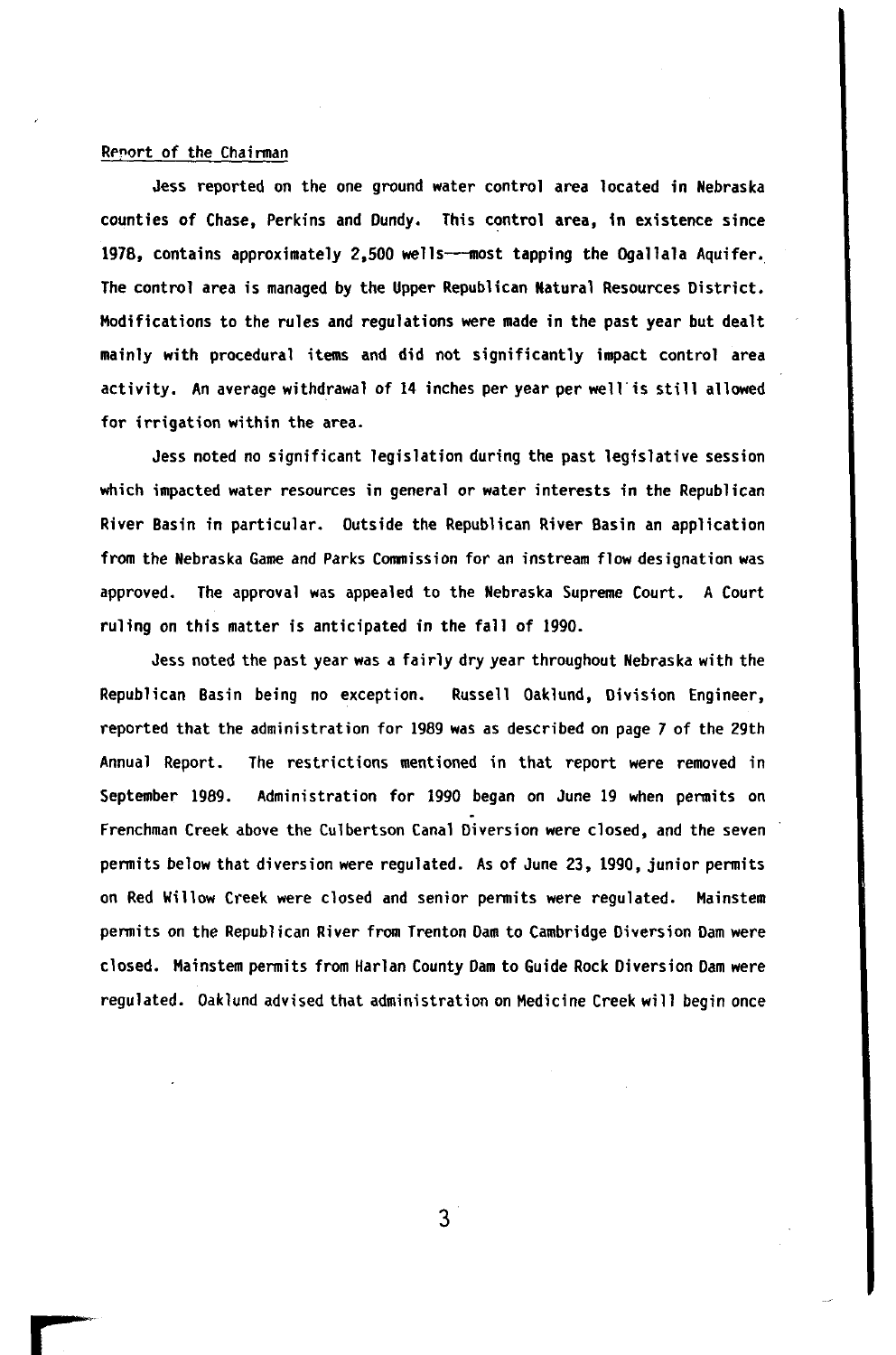the water in Harry Strunk Lake drops below the flood pool. The reservoir levels were reported down from the previous year.

Robert Bishop, Operations Chief, reported that the Naponee Canal was reviewed for adjudication last year, and the Department was considering canceling approximately *80* acres of that project's water right.

Concluding the report, Jess noted that a site was selected in Boyd County in northeast Nebraska for a low-level radioactive waste disposal site.

#### Colorado Report

Due to Commissioner Danielson's inability to attend the meeting, Hal Simpson was authorized to represent him and to present the Colorado report.

Simpson introduced Keith VanderHorst. a staff engineer in the Water Supply Branch. VanderHorst has been assigned as the Colorado staff engineer on the Republican River Compact. Alan Berryman, Division Engineer **for** the South Platte and Republican River Basin compacts, was also introduced. Berryman has responsibilities for water administration on the Republican River in Colorado.

Simpson then reported that Colorado met its obligations in the four subbasins in the Republican Basin.

With respect to legislation, Simpson noted a bill was passed that deleted a required charge for dam inspections. Also, an amendment to the chemigation act, effective July 1, 1990, was passed providing for a surcharge on all herbicides and pesticides in Colorado, with part of these funds going to the establishment of a state-wide monitoring network on ground water quality.

Legislation passed the previous year requiring gravel pit operators to replace or augment evaporation losses on over-appropriated streams becomes effective July 15, 1990. Simpson noted that all operators **or** owners have to file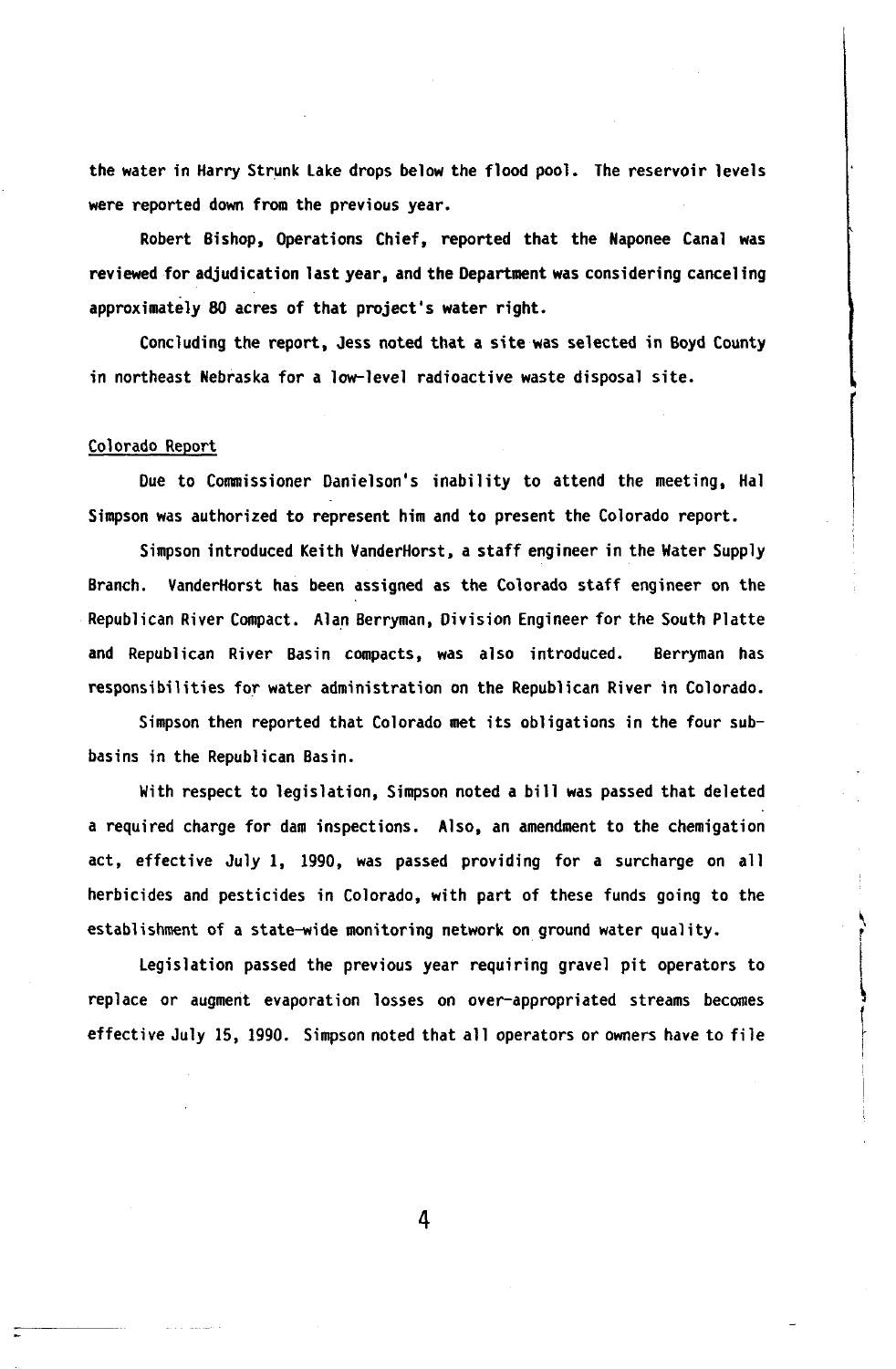evaporation mitigation plans by that date. Very few plans have been submitted to date.

Simpson reported that two years ago, his agency was authorized to establish a Ground Water Monitoring Cash Fund. An additional fee of \$35 per well permit was assessed to all new applications **or** replacement **wells.** This fee is used in several areas in ground water management. A key area is monitoring ground water levels. Colorado is monitoring 700-800 **wells** in the Ogallala Aquifer. They're still seeing an average of 1-foot declines in the water levels in the aquifer, although levels are not dropping as sharply as a few years ago. Simpson attributed that to changing cropping patterns and above-average rainfalls. With drier conditions, a more rapid decline in water levels may occur in the future.

Simpson noted the Legislature budgeted **no** additional funds for the State Engineers Office and no additional staff has been hired. With current drought conditions, a tight situation with regard to water administration is anticipated. Supplemental funds may need to be requested next year.

Simpson reported that 1989 was a dry year in the Republican Basin. **All**  four sub-basins had allocations adjusted downward due to the low runoff. He anticipates the same for 1990, although good spring rains occurred in certain areas in the basin.

#### Kansas Report

Pope reported no major legislation was passed. Two bills modifying filing fees for changes in points of diversion and establishing a fee for extensions of time were enacted. Environmental legislation relating to storage tanks and recycling were also passed. Due to budget cutbacks, a tight operating budget is anticipated.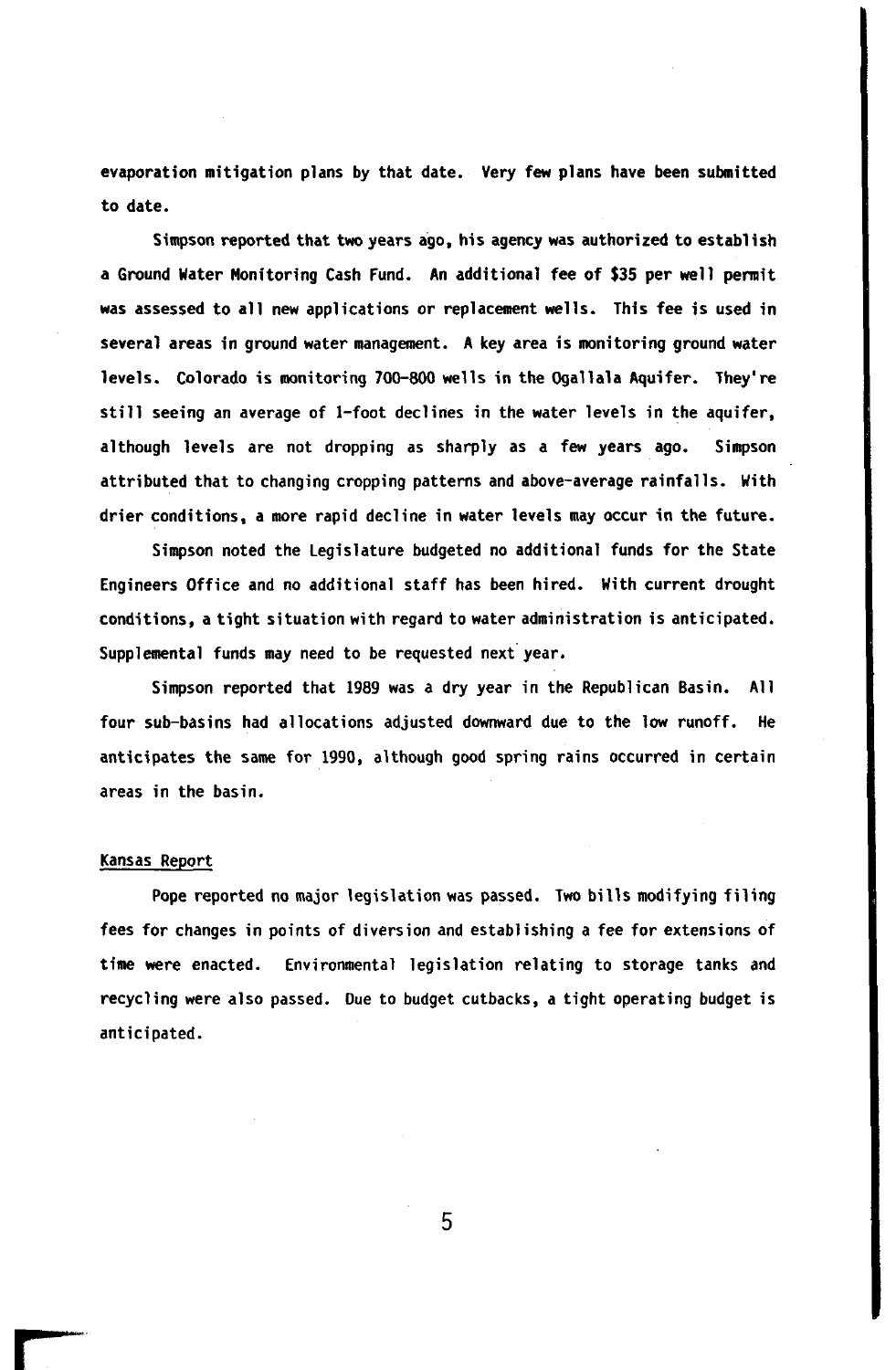Pope noted a severe drought in 1988-89. However, the eastern part of the state has received significant rainfall in 1990 resulting in most reservoirs being filled with **some** going into the flood pool. There are still **some** problems in the western part of the state. Although an active water administration schedule was anticipated in 1989, especially on the lower Republican, it did not end up being necessary. Minimum desirable stream flow criteria at the Clay Center and Concordia gages were never met for the required seven consecutive days and timely rainfall and/or adequate stream flow occurred although the water supply was still less than average.

Regarding administrative actions in the upper part of the basin, Pope reported that the alluvial valleys had effectively all been closed to new ground and surface water appropriations since 1984. In addition, a considerable part of the drainage in this basin area is included within the Northwest Kansas Ground Water Management District No. 4, whose boundaries include most of the Ogallala Aquifer. Rules and regulations for the District regulate well spacing and provide for an allowable depletion policy which is currently based upon one percent per year. These policies **or** earlier versions have continually been in effect for about 10 years. The District is reviewing the adequacy of its long-term management policies. In February 1990, it requested and Kansas approved a one-year, district-wide moratorium on new wells. During this year, the District will try to develop new policies to determine if there are any areas where additional water may be appropriated. It has also begun a depletion/reduction program, which examines problem areas within the District as far as water level declines are concerned. The District's current goal is to develop management programs to reach safe yield in 10 to 20 years.

Pope noted that trends in the water level decline in the Ogallala Aquifer in Kansas are on the average similar to levels reported by Colorado.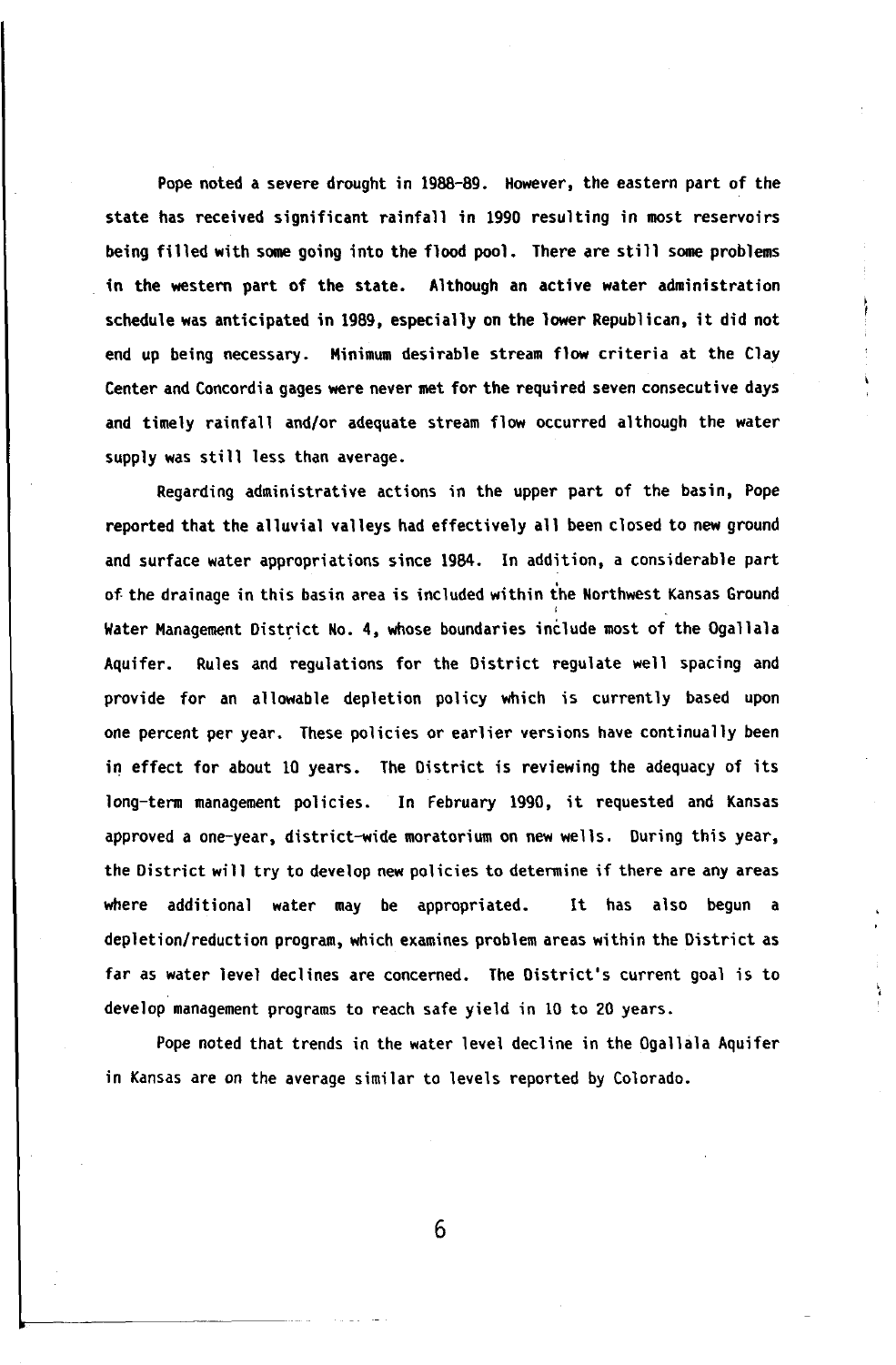Regarding **lower** basin activities, Pope reported minimum stream flow standards are now in place at Clay Center and Concordia, Kansas. Also, a contract between the state of Kansas and the Kansas River Water Assurance District concerning use of Milford Reservoir storage water has **now** been signed. Additionally, due to concerns about the interrelationships between ground water and surface water use, effective March 20, 1990, a one-year moratorium is in effect in the lower basin on all new permits. This will allow Kansas to complete assessments on new appropriations in that area.

State-wide, Pope reported a continued emphasis on compliance and enforcement activities. Fines have been levied on about 1,700 water users who failed to report by the deadline for filing water use reports. Kansas has also completed and published a report on municipal water use. A similar report is anticipated **for** irrigation use in the future. Additionally, a state water plan implementation fund of about \$16 million was created by the legislature.

#### Bureau Report

Bob Kutz, Project Manager, reported that in attempting to contract the control of the conservation capacity of Cedar Bluff Reservoir to Kansas, the Bureau felt congressional authorization was needed. Legislation was subsequently introduced called the Bureau of Reclamation Omnibus Bill. This legislation stalled in the House due to two controversial amendments. The first, called the Miller amendment dealt with large corporation involvement in Reclamation activities and redefined operating entities. Kutz felt this would have little impact on Bureau projects in Nebraska, Kansas and Colorado.

The second amendment, named the Gejdenson Amendment, required farmers participating in crop reduction programs to pay full-cost pricing on water received from a federal project if their contracts are amended within specified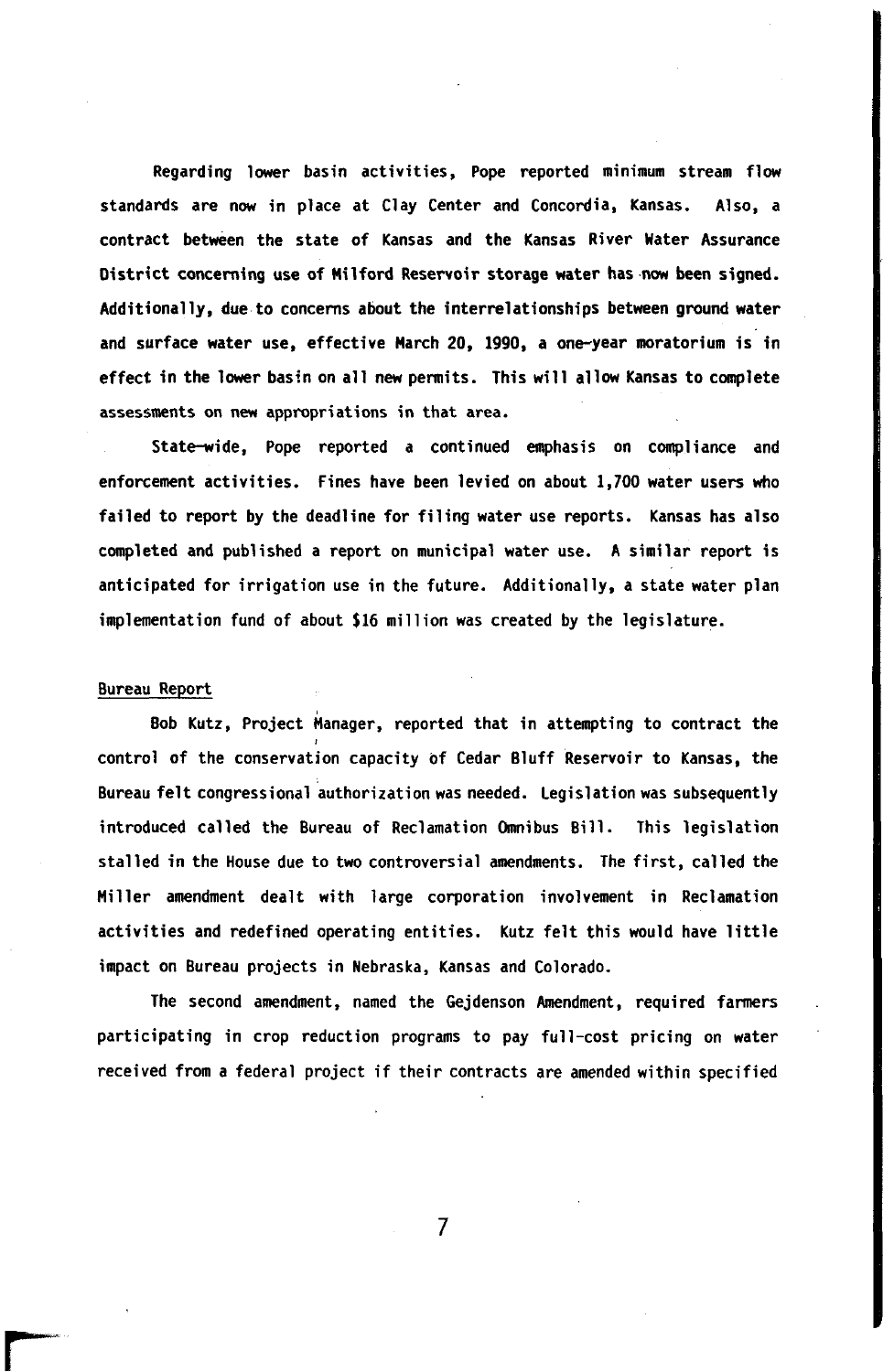time frames. With many fanners in the Republican Basin states having to renew their contracts before this decade is out, Kutz felt this would have tremendous financial impacts on Midwest grain fanners. He noted most full-cost pricing **would** average between 60 to *80* dollars per acre above what the farmers are paying now for their irrigation water. Kutz distributed copies of this amendment and full-cast pricing computations on thirteen Bureau projects.

Other legislation being monitored by the Bureau includes a water appropriation budget package.

The Bostwick Irrigation districts' appeal to the Court of Appeals was denied. Those districts are now responsible to make Operation & Maintenance payments through the Bureau to the Corps of Engineers.

Kutz distributed a summary on the states' ground water recharge demonstration projects. The York Project in Nebraska is the most advanced, with the Wood River site still pending. Colorado's three project sites are the Plains Arikaree, Frenchman and Denver Basin. Kansas has two active sites--Equus Beds and Smoky Hill.

Kutz reported that construction activity is continuing on the North Loup Project with the Davis Creek Regulating Reservoir 75 percent complete. The Bureau is also funding 75 percent of the cost of a major fish hatchery being constructed below Calamus Reservoir.

The Bureau has completed the study of the drainage problems of the upper Courtland Canal. **If** arrangements can be settled with the Bostwick Irrigation districts, the Bureau may do **some** final lining of the canal in Nebraska.

Regarding planning activities, Kutz reported the South Platte/Frenchman diversion study report has been distributed. The Bureau provided technical assistance to the state of Kansas in optimizing the operation of Corps dams including data collection. Kutz also noted the completion of a **major** study of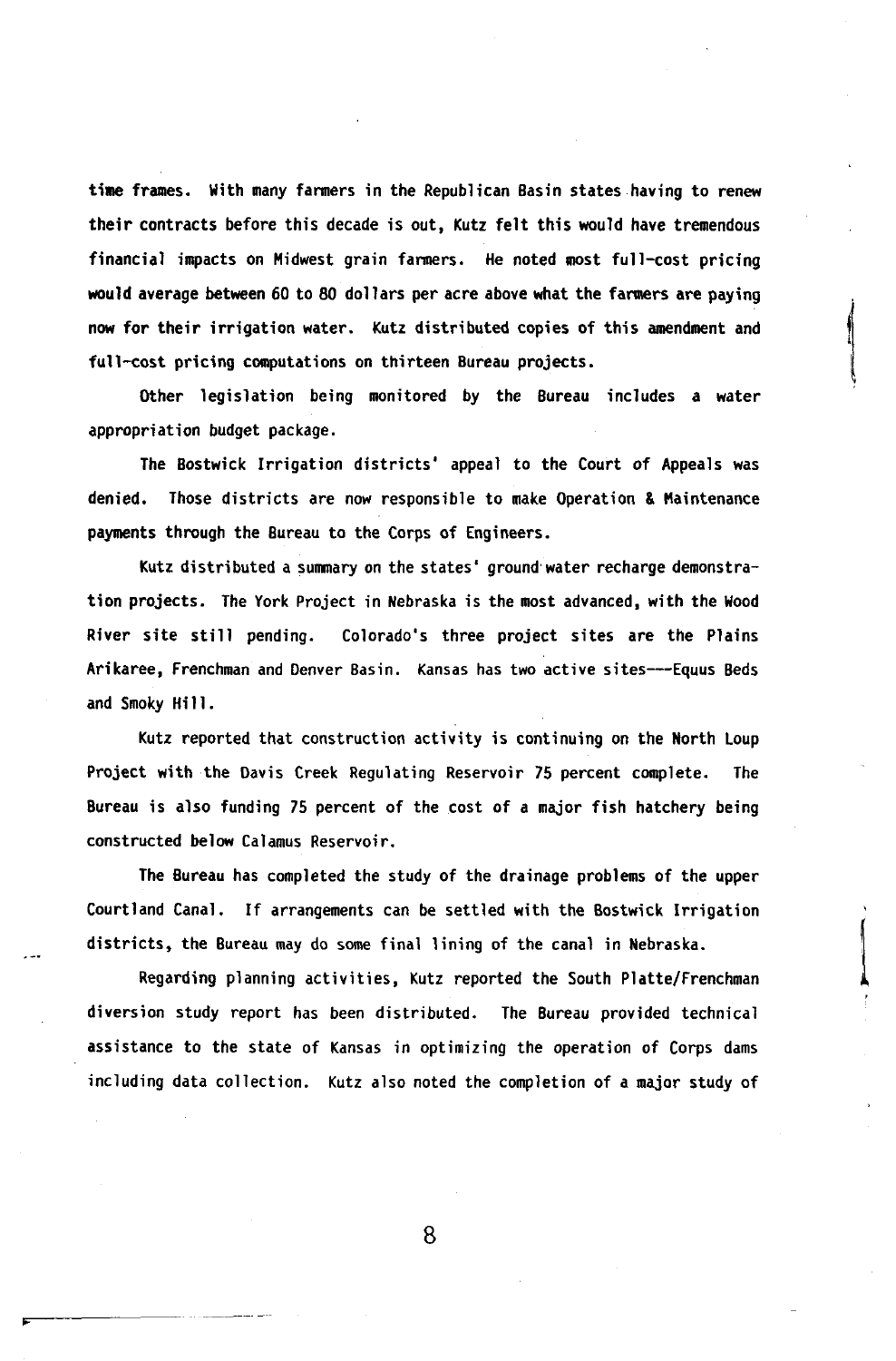the central Platte area in Nebraska known as the Prairie Bend Project. Due to changes in the project sponsor's plans, that study will need to be reanalyzed.

A three-part agreement was signed in early 1990 by the Bureau, the Nebraska **Game** and Parks Commission and the Mirage Flats Irrigation District to establish a larger dead pool in their reservoir to conserve fishery.

Dennis Allacher of the Bureau reported on operations and maintenance in the Republican River basin. In 1989, precipitation varied from 73 percent of normal at Harry Strunk Lake to 111 percent of normal at Bonny Reservoir. For the fourth consecutive year, all irrigation districts in the basin received **some** project water. Full supplies were received by all districts except Almena, Frenchman Valley and H&RW. Allacher noted that overall, canal diversions were slightly below the 10-year averages.

Allacher reported for 1990 the total precipitation through May varied from 103 percent of normal at Enders Reservoir to 144 percent of normal at Lovewell Reservoir. June precipitation to date is 12 percent of normal at Swanson Lake to 113 percent of normal at Lovewell. All but Lovewell are below 15 percent for the month of June. At the end of May, most reservoirs were slightly ahead of last year. Exceptions are Harlan County and Enders. Enders is at the lowest end-of-May level since the first time the reservoir filled. Allacher noted irrigation releases have started for 1990 in **some** districts.

The only major maintenance activity scheduled for 1990 is completion of the painting of the spillway gates at Webster Dam. Other maintenance is routine **or**  normal.

Allacher reported that a public safety review is being done on all of the Bureau reservoirs and diversion dams. All dams were inspected in 1988. The next scheduled inspections will be done by the Bureau regional office in 1991.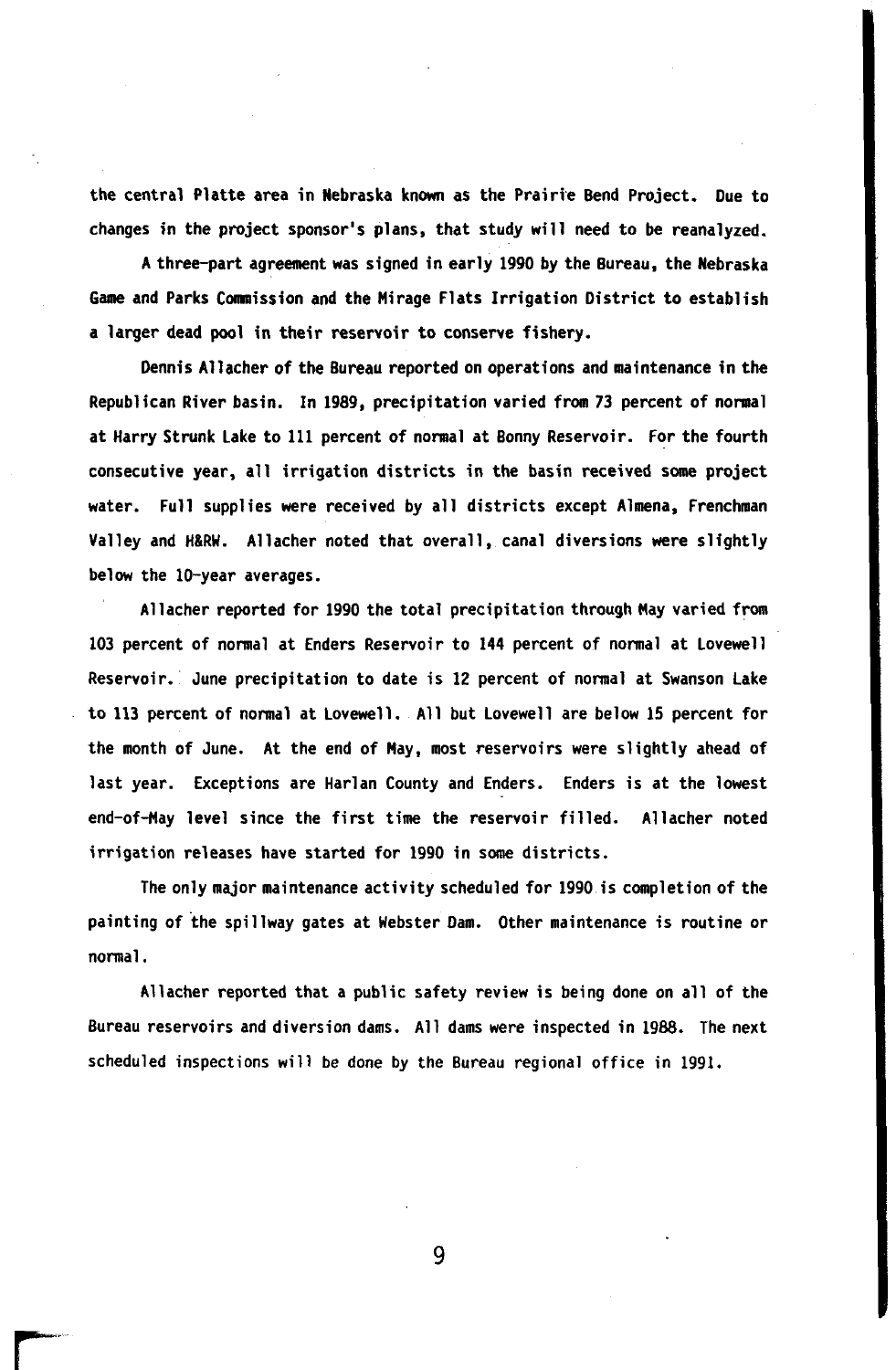**Special safety inspections were conducted June 11-12. 1990, on Bonny, Red Willow and Enders dams. Allacher reported an additional toe drain was added to Bonny Reservoir to alleviate the danger of piping potential at higher elevations. The Bureau is also planning on implementing an Early Warning System, adding some pressure relief wells, and enlarging the outlet works to improve evacuation, Drilling has been done at Enders, Norton, Cedar Bluff and Webster reservoirs with instrumentation being added at Medicine Creek, Trenton and Norton dams. It's planned to install piezometers at Red Willow and Cedar Bluff dams in the future.** 

### **Geological Survey Report**

**Glenn Engel, Chief of the Hydrologic Data Section, reported that the Survey again received federal funding for ten gaging stations in the Republican Basin operating in 1989 and 1990. The stations are operated in cooperation with the Nebraska Department of Water Resources. No changes in the operating budget are anticipated in the near future. Six of those gaging stations have satellite hookups enabling direct readout of records at near-real time transmission. The records from those gaging stations were provided to the Engineering Committee for use in their computations.** 

**Engel noted that 1989 was a low flow year. Generally, all the gaging stations in the Republican Basin were below average with some close to 50 percent below average.** 

**The Survey is involved in a new project with the Upper Republican Natural Resources District to refine a ground water model developed in the late 1970's for use in the District's control area.**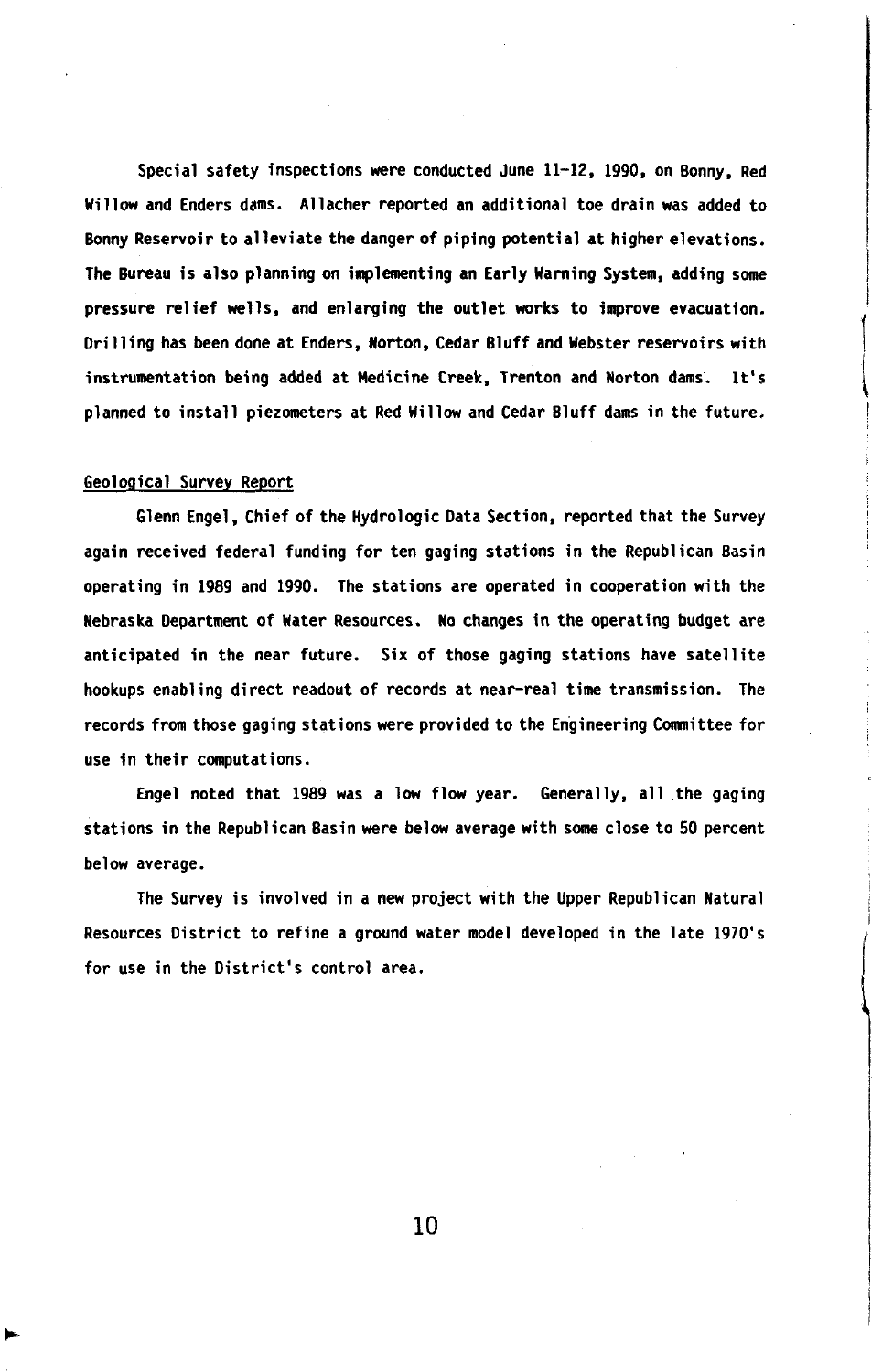### <span id="page-13-0"></span>Engineering Report

Bishop, chairman of the Engineering Committee gave the Committee report which is included in the 30th Annual Report along with the Computed Annual Virgin Water Supply and Consumptive Use tables shown in Exhibits A and B of the report.

Bishop reported the 1989 Virgin Water Supply (VWS) was down 5 percent from the previous year. Colorado used 65 percent of its adjusted allocation, Kansas used 44 percent of its adjusted allocation, and Nebraska used 112 percent of its adjusted allocation.

Bishop noted that changes in the formulae were made over the past two years. Copies of the formulae books were distributed.

A lengthy discussion followed on Nebraska's procedure **for** reporting use of water from wells and how consumptive use is defined. Bishop noted that consumptive use in Nebraska is considered use by wells sited within one mile of either side of a flowing stream. Based on this, more research was done. It was concluded that 10,000 AF in the Republican tributaries of Red Willow and Medicine creeks should not be charged to Nebraska due to the fluctuations of alluvial width in these basins. Wayne Heathers, Manager of the Middle Republican Natural Resources District, indicated that he agreed. Bishop noted the issue will be given further study, and the number of wells will be adjusted from those sited within one mile of the river to those within the alluvium. Bishop reminded the members that original formulae categorized two types of well use---wells pumping from the alluvium and upland wells. The latter are not to be included in the Committee's computations. Simpson indicated Colorado has been using the one-mile criteria, but is now mapping the alluvium to determine if wells are alluvial. Jerry Hilmes noted that Kansas has always used wells in the entire alluvial valley in its computation of consumptive ground water use.

Pope moved to receive the Report. Simpson seconded. Motion was approved.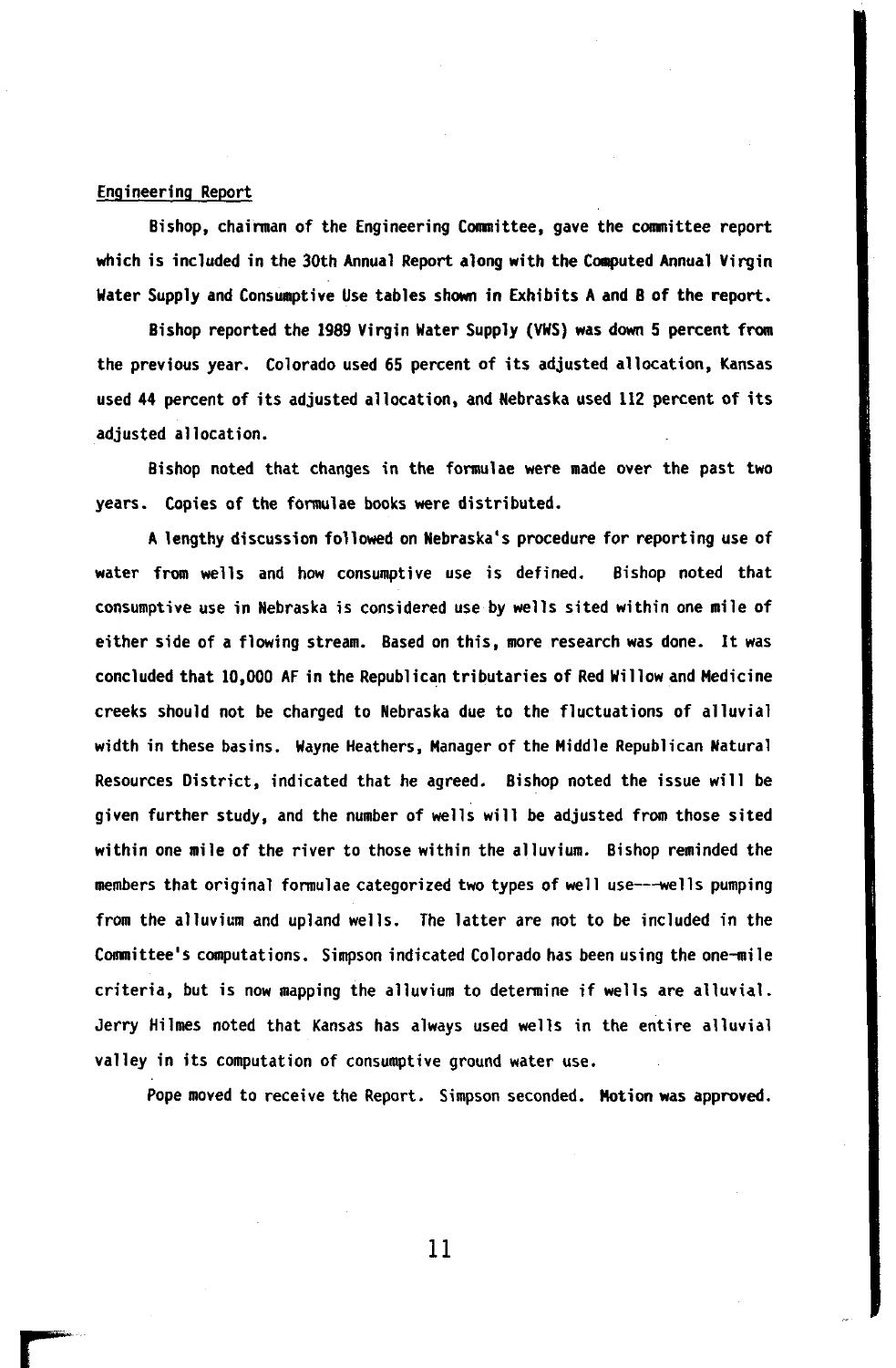#### Unfinished Business

Jess gave the floor to Pope who summarized Kansas' concerns about administration of the Compact. These included the current after-the-fact accounting system, inaction on occurrences of consumptive use exceeding adjusted allocation, and questionable methodology in how virgin water supply and adjusted allocations are calculated. Pope reminded the members of Kansas' proposal presented at the 1989 Compact meeting which addressed these issues. He asked for respective member's responses to that proposal.

Jess reported that the proposal was presented to and discussed with Nebraska irrigation and natural resources district officials at a February 7, 1990, meeting. Jess noted those entities were not favorably impressed with the proposal.

Colorado and Kansas did not conduct similar meetings. Simpson noted that Colorado has been curtailing well development since 1965 to protect surface rights, and this is more of a controlling factor than the Compact itself.

Pope indicated his appreciation that Nebraska officials met with the irrigation districts but repeated his concerns about both short and long-term depletions to Kansas' water supply and the effectiveness of the compact administration in addressing this noting that Colorado and Kansas had taken definite action to deal with water management issues and additional ground water development. He felt Nebraska was obligated to comply with the Compact and had not done so, noting few restrictions on well development in over-allocated areas.

Copies of Bureau of Reclamation archival material were obtained and distributed. Jess responded that he disagreed with the Engineering Committee Report's characterization of Nebraska water consumption being in excess of its allocation in view of the historical material provided by the Bureau. Jess said this material suggested to him that ground water was not to be included as part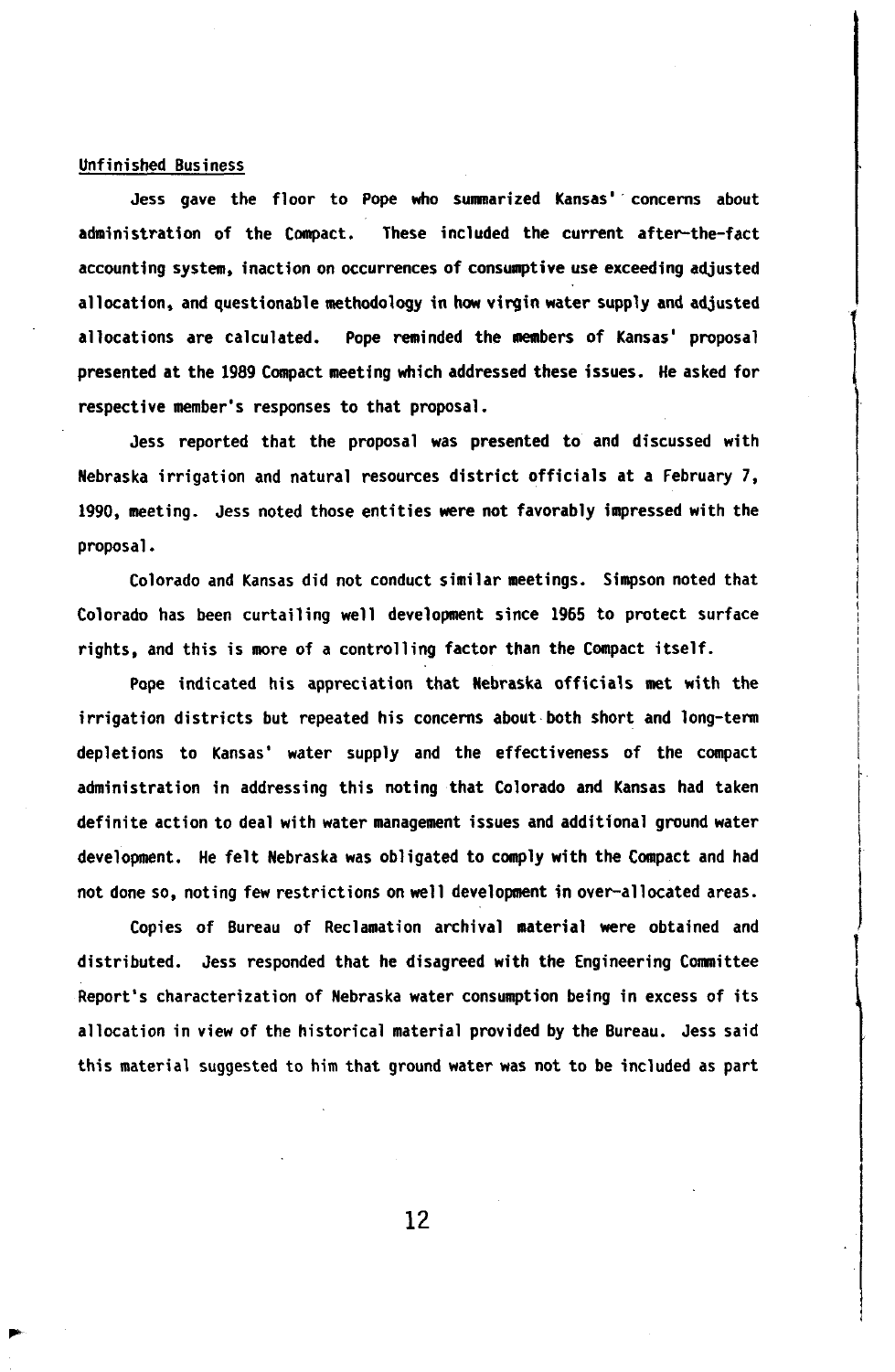of the determination of each state's allocation. He noted that if Nebraska's adjusted allocation was compared to the consumptive use for surface water in the state, Nebraska was within its allocation limits,

In noting that the three Compact states differ in their laws applicable to water use and administration, Jess said Nebraska does not require permits for ground water use and without such enabling legislation, regulation of ground water use is not possible. Jess reported that this issue has been discussed with key Nebraska legislators. He suggested that since Nebraska takes the position that ground water was not to be included under this Compact, little interest in legislation regulating its use has been shown.

A discussion followed on historical records research that had been done. Simpson noted that material Colorado recently discovered (a U.S. Department of Agriculture report by Harry Burleigh) suggested that ground water was included. This report included a mapping of ground water areas and was provided to negotiators to show where ground water development might occur. It noted that ground water provided base flow to the system. Jess requested Colorado provide copies of their historical material for review by each state. Upon review, Jess said consideration would be given to developing a proposal.

Pope disagreed with Nebraska's interpretation of the Compact noting it refers to "all activities of man" in its definition of Virgin Water Supply. He stressed the effect of ground water use on stream flow is considerable, its impact recognized, and action should be taken to deal with this use. Pope repeated that each member should comply with its entitled allocations with whatever appropriate means available. Simpson agreed that each member should strive for compliance.

Pope asked Simpson if any of the historical material required analysis. Simpson responded that the material in reference contained only meeting minutes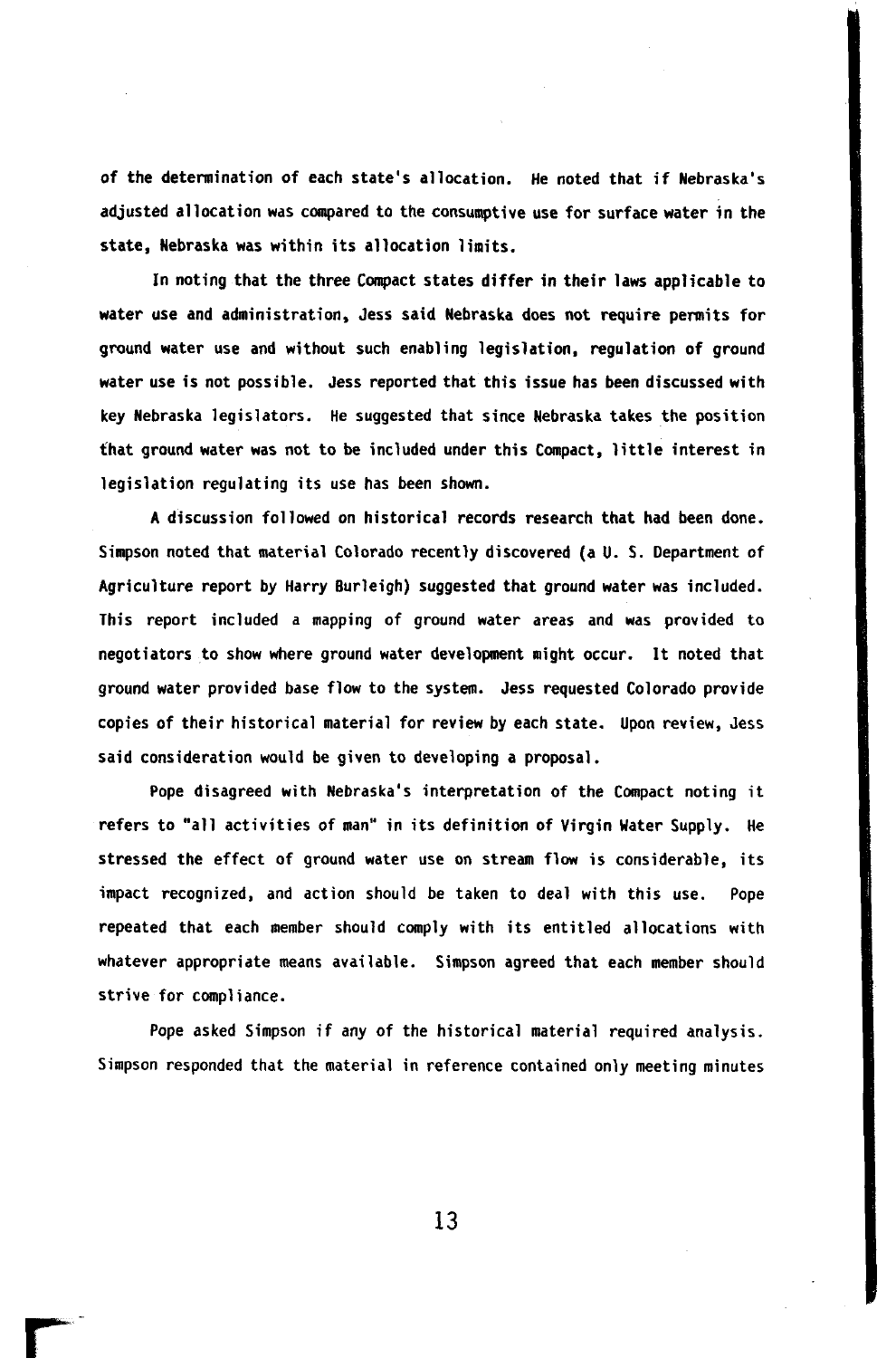and reports. No computation sheets were found, but further research will be done. Kutz also responded that the Bureau will also conduct more extensive research. It was suggested that each member state conduct their *own* research and provide copies to each other. Jess requested the research be completed and copies distributed before the end of 1990. Pope asked the Engineering Committee to coordinate this effort.

#### New Business

Pope moved that the Engineering Committee be assigned its normal computations but noted Kansas' continuing objection to its methodology. Simpson seconded. Motion passed.

The next meeting will be held in Colorado with the exact location to be decided later. Tentative dates suggested for the meeting were July 11 and 12, 1991.

Members were reminded of the upcoming Nebraska Water Conference Tour sponsored by the University of Nebraska. They were also reminded of the rotation of the Compact Administration and Engineering Committee chairmanships to the host state.

Simpson moved to adjourn. Pope seconded. Motion passed. The meeting adjourned at **11:45** a.m.

J. Michael Jess Nebraska Member (Acting Chairman)

Jeris A. Danielson

Colrado Member

 $\overline{\mathtt{David}\ \mathtt{L.}}$  Pope

Kansas Member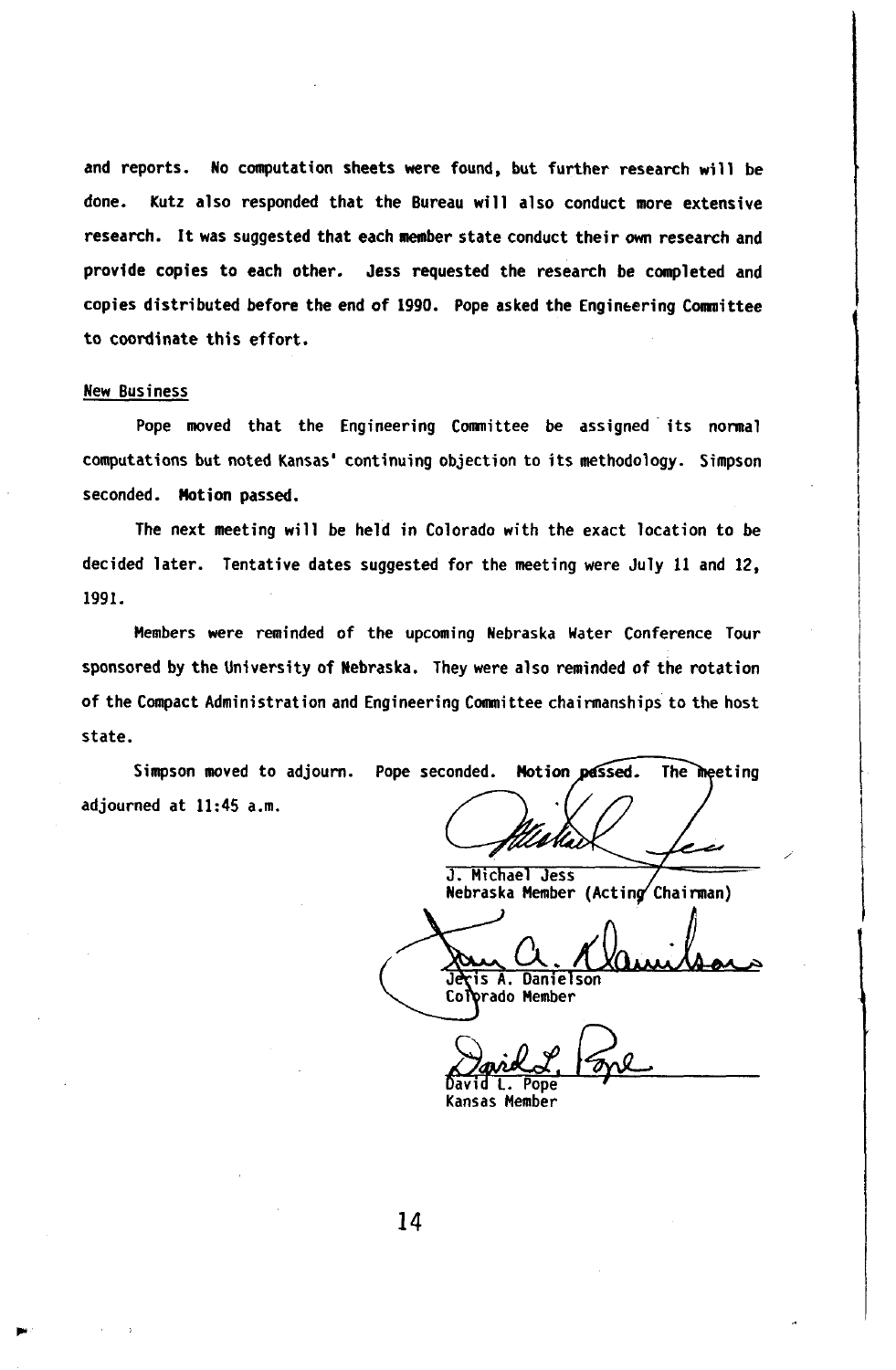#### **REPORT OF THE ENGINEERING Committee**

#### **TO THE**

### **REPUBLICAN RIVER Compact ADMINISTRATION**

### **FOR THE 1989 WATER YEAR**

**The Engineering Committee met in Lincoln Nebraska on May 2, 1990, to complete work assignments made by the Administration at the July 21, 1989, annual meeting. Those in attendance were as follows:** 

| <b>Bob Bishop</b>   | Nebraska Department of Water Resources |
|---------------------|----------------------------------------|
| <b>Russ Oakland</b> | Nebraska Department of Water Resources |
| Jerry Hilmes        | Kansas Division of Water Resources     |

**Representatives from Colorado did not attend due to scheduling conflicts and the fact that the Compact Administration did not require any special assignments of the Engineering Cornittee this year. performed normal computations for Virgin Water Supply and Consumptive Use of the 1989 water year. The results of those computations are shown on Table 1, 1989 Computed Annual Virgin Water Supply and Table 2, 1989 Computed Consumptive Use. The Engineering Committee** 

**From Table 1, it can be seen that the compact allocations were adjusted upwards for three basins. Sappa Creek, Beaver Creek, and the main stem where**  ground water use dominates. The compact allocations were adjusted downwards **for eight basins due to below average surface supplies.** 

**consumptive use in any basin. Kansas exceeded its Compact allocation in two basins. Nebraska exceeded its Compact allocation in six basins. As shown on Table 2, Colorado did not exceed its Compact allocation of** 

**Computations were made by computer and were available for review by the**  Lommittee. Upon reviewing the computations, its was noted several changes<br>were needed because of corrections made in the entry data. Corrected data<br>were entered and final computations were made.

**Revised formulae as approved by the Administration in 1989 were used for computing the consumptive use of the Medicine Creek, Red Willow and Main Stem basins. For comparative purposes, consumptive use computations were also made using the "old" formulae for these basins.** 

**During review of the entry data, it was noted there were variances in the reported stateline flow for the Courtland Canal. Mr. Bishop advised the gaging station was operated by the U.S. Geological Survey; therefore, the Committee agreed to use data reported by the Survey for Courtland Canal stateline flow.** 

**for wells pumping from alluvial aquifers. It was agreed that no changes were needed at this time. The Committee reviewed Nebraska's procedure for reporting use of water**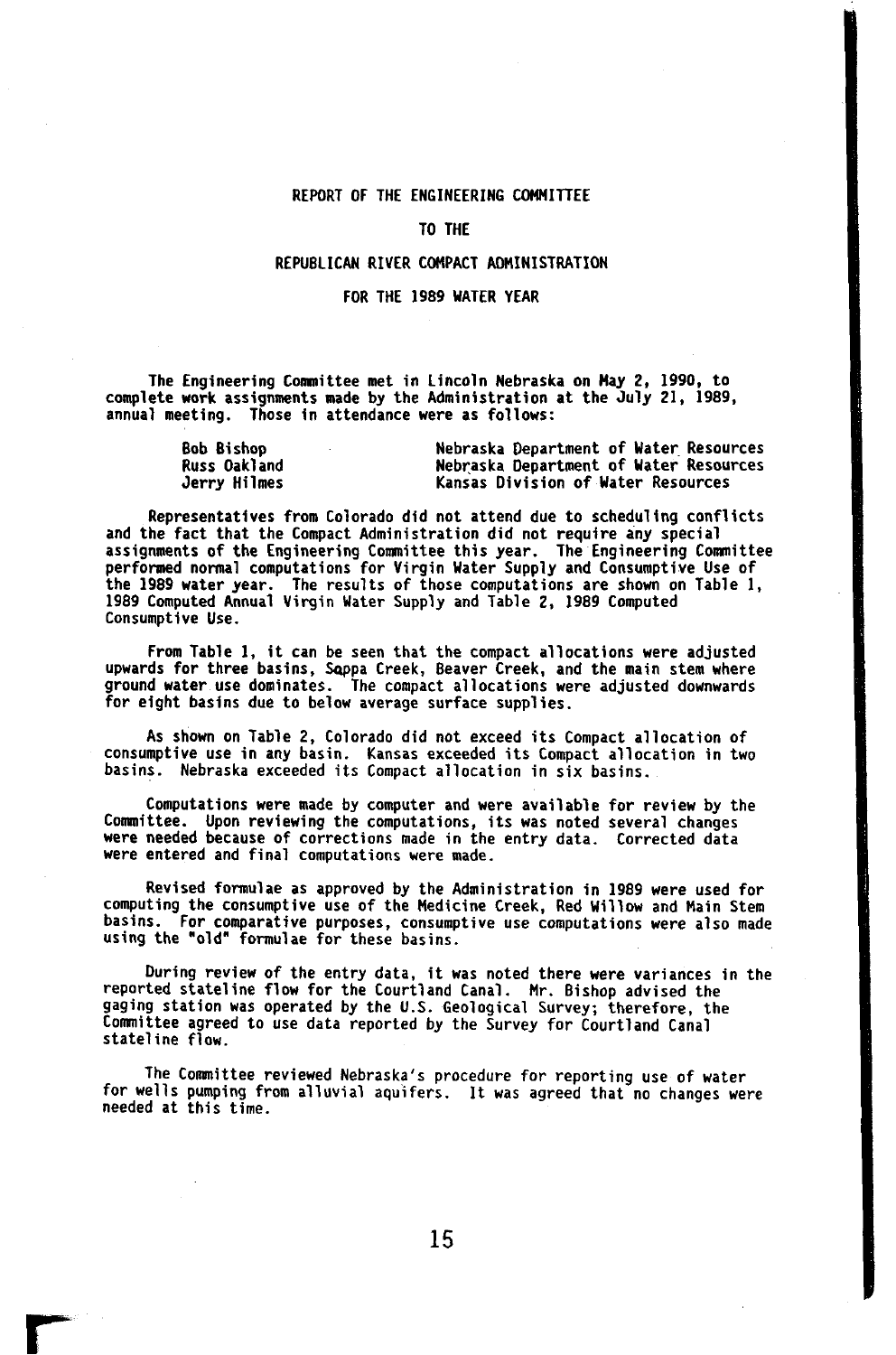The Committee agreed to publish, In a separate report, revised formulae. The revised formulae are a result of changes in computing the consumptive use<br>for Medicine Creek, Red Willow and the Main Stem basins.

The next meeting will be held during the first part of May, 1991 at a<br>place to be announced later.

Robert Bishop, Nebraska *F.* 

Gerald E. Hilmes, Kansas

**Hal D. Simpson**  Simpson, Colorado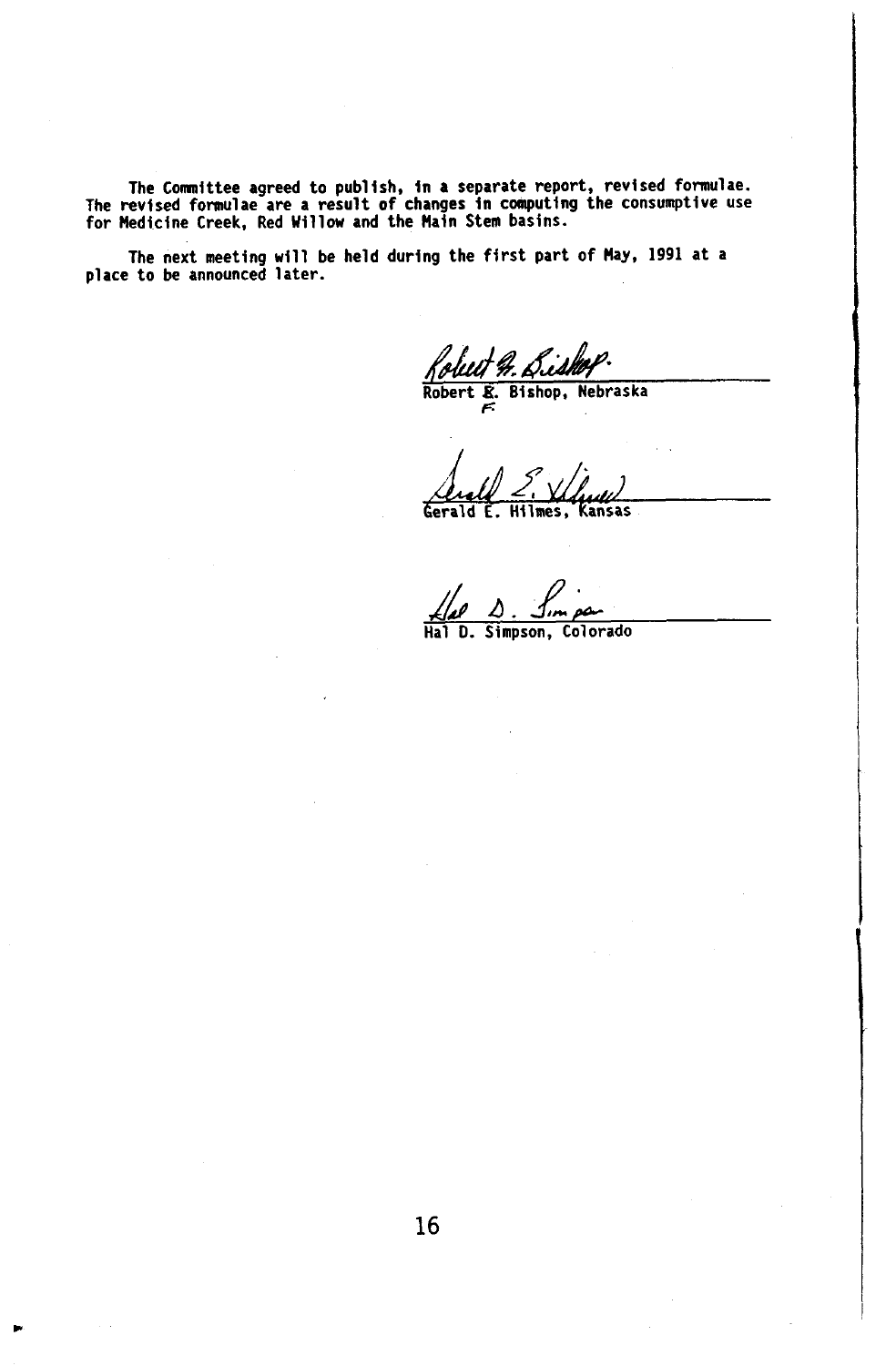# **Table 1 1989 Computed Annual Virgin Water Supply And Original and Annual Adjusted Allocations EXHIBIT "A"**

**Computed Annual Virgin Water Supply Republican River Basin Comparison of Original Compact Allocations and 1989 Adjusted Allocations (Acre-Feet) 1989 (Acre Feet) 1989 Adjusted Allocation (Acre Feet) Sub-basin** *and* **the Original** *Colorado* **Kansas** *Nebraska* **Total Basin Compact** *Virgin* **Water Supply Ground Surface Total Compact Adj. Compact Adj. Compact Adj. Compact Adj.**  *Water* **Water Basin Alloc. Alloc. Alloc. Alloc. Alloc. Alloc, Alia. Alloc. Prairie Dog Cr. 27600 15870 5510 21380 12600 9770** *2100* **1630 14700 11400 Sapp Sappa Cr. 21400 23670 2570 31240 5800 12650 8800** *12850 17600 25700*  **Beaver Cr. 16500 19770 650** *20620 2300* **4130** *6400 8000* **6700** *3380* **16400 20510 Medicine Cr. 50800 11180 32460 43640** *4600* **3950 4600** *3950*  **Red Willow Cr. 21900 4990 17690 22680 4200 4200 4200 4200 Driftwood Dr.** *Cr.* **7300 1630 4550 6180 500 420** *1200* **1020 1700 1440 Frenchman Rv.** *98500* **32600 60500 93100 52800 52800 52600 52800 South Fork of** *the 57200* **14960 23350 38310 23400 17020 23000 15410 800 540 49200 32970 Republican** *Rv.*  **Rack** *Cr.* **11000 120 7740 7560 4400 3150 4400 3150 Buffalo Cr. 7890 600 3360 4460** *2600* **2470 2600 1470 Arikaree Rv. 19610 5730 3740 9470 15400** *7440* **1000 480 3300 1590 19700 5510 N.F. Republican** *Rv.* **44700 830 34490** *15320* **10000 7900 11000 8690 21000 16590 in Colorado H.F. and Rain Stem 97500 91340 91330 172670 138000 164850 132000 158390 270000 323246 of Republican Rv. incl. Blackwood** *Cr. in* **Nebraska TOTALS 478900 226290** *270640* **506930 54190** *36490* **190300 211760 234500 238660 478900** *506930*